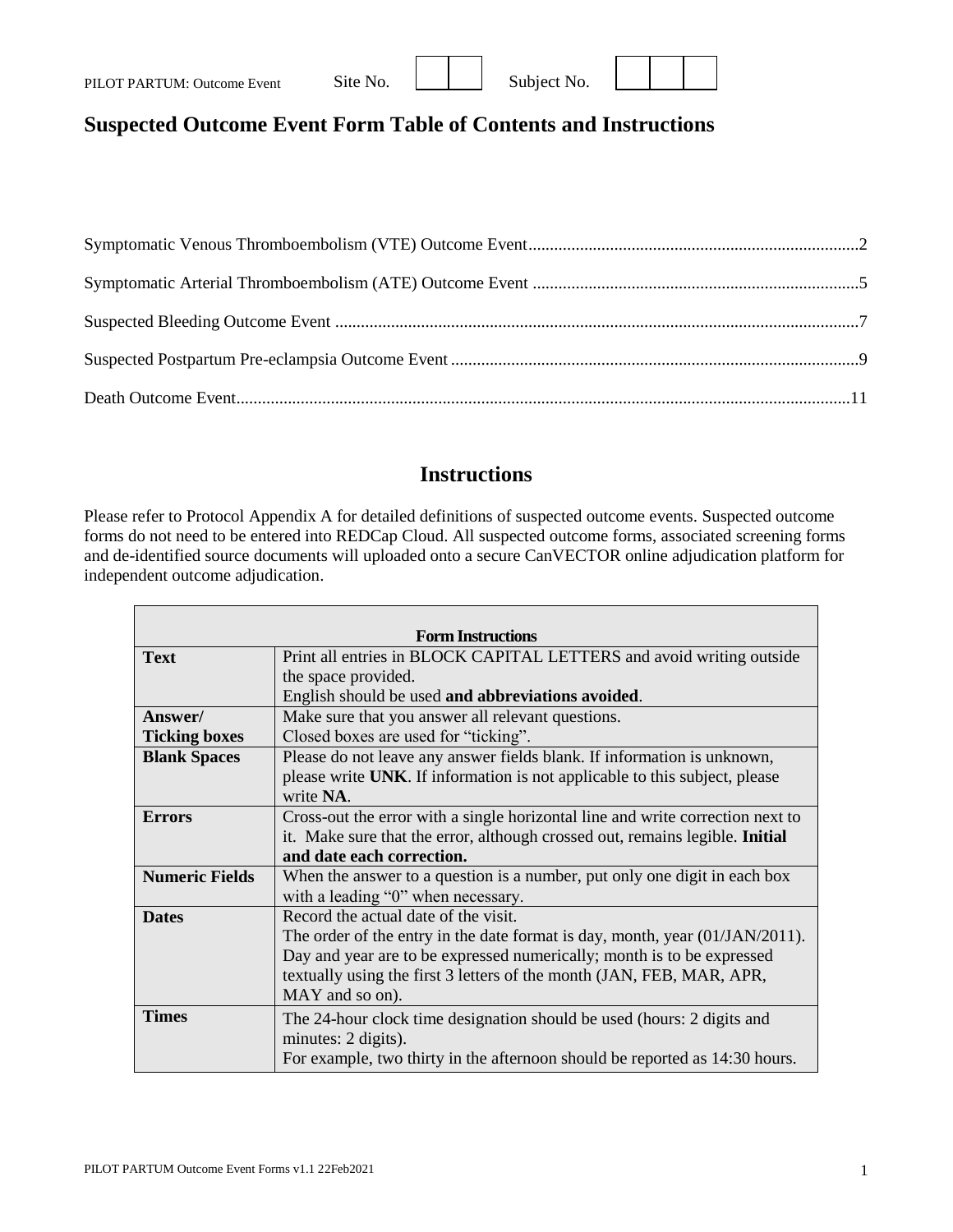| Subject No. |  |
|-------------|--|



## <span id="page-1-0"></span>**Symptomatic Venous Thromboembolism (VTE) Outcome Event**

|    | <b>Suspected Symptomatic VTE Outcome</b>                                                                             |                                       |                                          |
|----|----------------------------------------------------------------------------------------------------------------------|---------------------------------------|------------------------------------------|
| 1. | Date of suspected VTE:                                                                                               | $\mathbb N$<br>$\mathbb{M}$<br>D<br>D | $\mathbb N$                              |
| 2. | Number of days postpartum:                                                                                           | days                                  |                                          |
| 3. | Please indicate the type of suspected VTE (check all that apply):                                                    |                                       |                                          |
|    | Proximal deep vein thrombosis<br>□                                                                                   | Pulmonary embolism (PE)<br>□          | Superficial vein thrombosis<br>$\Box$    |
|    | (DVT)                                                                                                                |                                       |                                          |
|    | Distal DVT<br>□                                                                                                      | Subsegmental PE<br>□                  | Unusual site thrombosis<br>ш             |
|    | If DVT, please indicate the location:                                                                                |                                       |                                          |
|    | $\Box$ Left leg<br>Right leg<br>$\Box$                                                                               | Right arm<br>$\Box$                   | Left arm                                 |
| 4. | Description of event (describe all relevant information/events preceding and at the time of the suspected<br>event): |                                       |                                          |
|    |                                                                                                                      |                                       |                                          |
|    |                                                                                                                      |                                       |                                          |
|    |                                                                                                                      |                                       |                                          |
|    |                                                                                                                      |                                       |                                          |
|    |                                                                                                                      |                                       |                                          |
|    |                                                                                                                      |                                       |                                          |
|    |                                                                                                                      |                                       |                                          |
|    |                                                                                                                      |                                       |                                          |
|    |                                                                                                                      |                                       |                                          |
| 5. | Was the subject hospitalized or did they visit the Emergency Department relating to the event?                       |                                       |                                          |
|    | $\square$ Yes<br>N <sub>0</sub><br>0                                                                                 |                                       |                                          |
|    | Hospitalization<br>$\Box$                                                                                            |                                       |                                          |
|    | Emergency Department visit only<br>$\Box$                                                                            |                                       |                                          |
|    | <b>Available Imaging Studies for Suspected VTE</b>                                                                   |                                       |                                          |
| 6. | <b>Compression ultrasound:</b>                                                                                       |                                       |                                          |
|    | $\Box$<br>$\Box$<br>Yes<br>Not done                                                                                  |                                       |                                          |
|    | Date of ultrasounds, including serial<br>ultrasounds, if applicable:                                                 | $\mathbb M$<br>M<br>$\mathbb M$<br>D  |                                          |
|    |                                                                                                                      | $\mathbb M$<br>$\mathbb M$<br>M<br>D  |                                          |
|    |                                                                                                                      | $\mathbb M$<br>M<br>M<br>D<br>$\Box$  |                                          |
|    |                                                                                                                      |                                       |                                          |
|    | <b>Results</b> (check all that apply):                                                                               |                                       |                                          |
|    | Normal:                                                                                                              |                                       | Right<br>Left<br>□<br>□                  |
|    | Superficial vein thrombosis:<br>Distal vein thrombosis (including veins at trifurcation):                            |                                       | Right<br>Left<br>□<br>□<br>Left<br>Right |
|    | Proximal vein thrombosis (popliteal vein or more proximal):                                                          |                                       | □<br>□<br>Left<br>$\Box$                 |
|    |                                                                                                                      |                                       | Right<br>□                               |
|    |                                                                                                                      |                                       |                                          |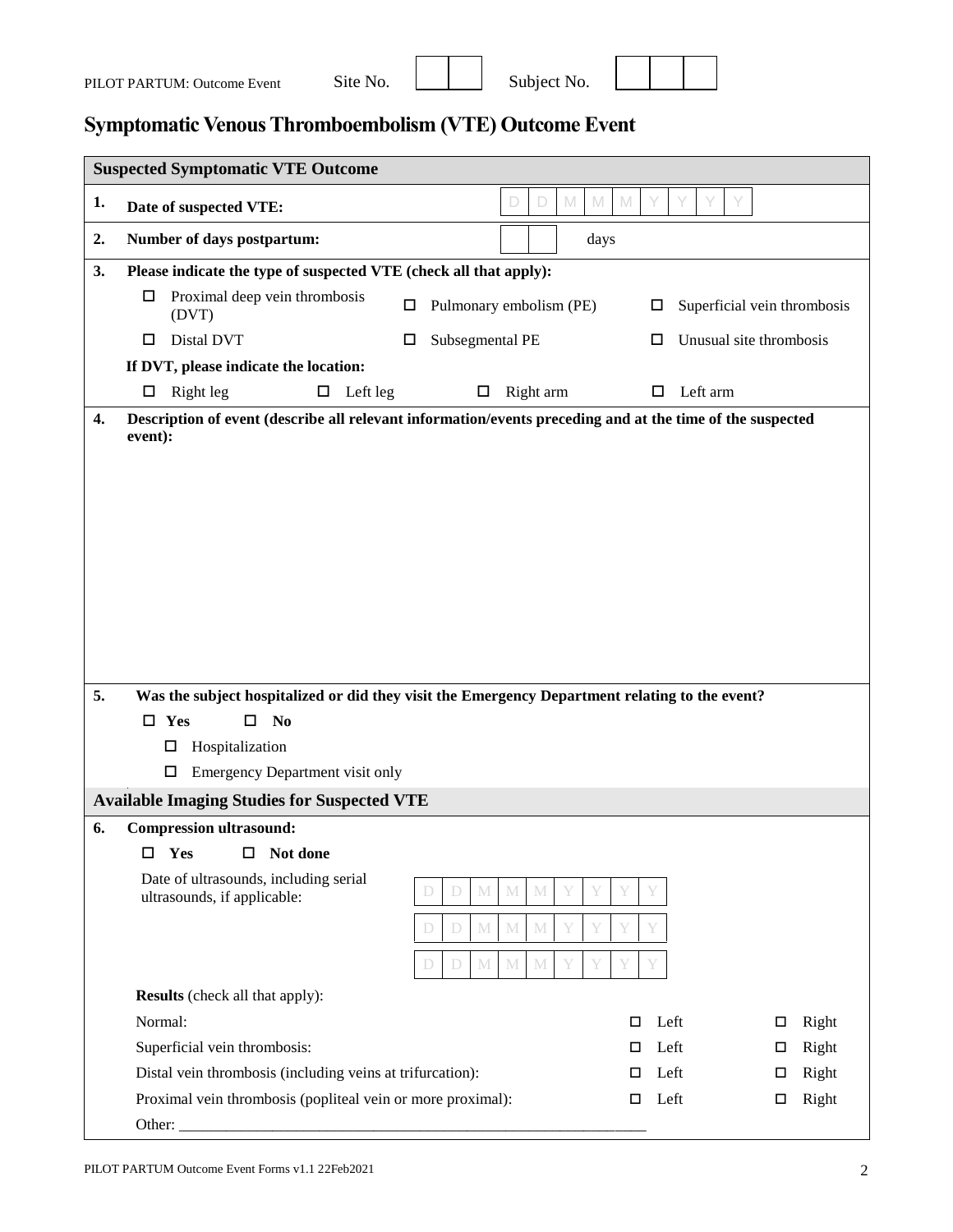|     | Subject No.<br>Site No.<br>PILOT PARTUM: Outcome Event                                    |
|-----|-------------------------------------------------------------------------------------------|
| 7.  | V/Q Scan                                                                                  |
|     | Yes<br>Not done<br>□<br>□                                                                 |
|     | Date of V/Q Scan:<br>$\mathbb M$<br>M<br>D<br>M<br>D                                      |
|     | Results reported based on modified PIOPED:                                                |
|     | Normal<br>Intermediate probability V/Q scan<br>$\Box$<br>□                                |
|     | High probability V/Q scan<br>Very low probability V/Q scan<br>□<br>□                      |
|     | Low probability V/Q scan<br>□                                                             |
|     | <b>Results reported based on EANM SPECT:</b>                                              |
|     | Positive<br>$\Box$<br>Negative<br>□                                                       |
| 8.  | <b>CT</b> Scan                                                                            |
|     | Yes<br>Not done<br>$\Box$<br>□                                                            |
|     | Date of CT Scan:<br>$\mathbb M$<br>$\mathbf M$<br>D<br>$M_{\odot}$<br>D                   |
|     | <b>Results:</b>                                                                           |
|     | □<br>Normal                                                                               |
|     | Intraluminal filling defect, segmental artery or more proximal<br>□                       |
|     | □<br>Intraluminal filling defect, subsegmental only                                       |
| 9.  | <b>MRI</b> Scan                                                                           |
|     | Yes<br>Not done<br>□<br>□                                                                 |
|     | Date of MRI Scan:<br>$\mathbf M$<br>$M_{\odot}$<br>M<br>D                                 |
|     | <b>Results:</b>                                                                           |
|     | Normal<br>□                                                                               |
|     | Proximal filling defect. If yes, please specify site (check all that apply):<br>□         |
|     | Left Leg<br>$\Box$<br><b>Right</b> Leg<br>Д                                               |
| 10. | Unusual site thrombosis diagnosis:                                                        |
|     | Yes<br>$\mathbf{N}\mathbf{0}$<br>◻<br>□                                                   |
|     | M<br>$M_{\odot}$<br>M<br>D<br>D                                                           |
|     | $M_{\odot}$<br>$\mathbb M$<br>Y<br>D<br>D<br>M                                            |
|     | Diagnosis:                                                                                |
|     | Cerebral vein thrombosis<br>Ovarian vein thrombosis<br>□                                  |
|     | Splanchnic vein thrombosis<br>□                                                           |
|     | <b>Available Laboratory Tests for Suspected VTE</b>                                       |
|     | 11. D-dimer:                                                                              |
|     | Yes<br>Not done<br>$\Box$<br>□                                                            |
|     | Date of D-dimer test:<br>$M_{\odot}$<br>M<br>M<br>D<br>$\Box$                             |
|     | Positive<br>Negative (based on local laboratory cutoff)<br><b>Results:</b><br>$\Box$<br>□ |
|     | units: $\_\_$                                                                             |
|     |                                                                                           |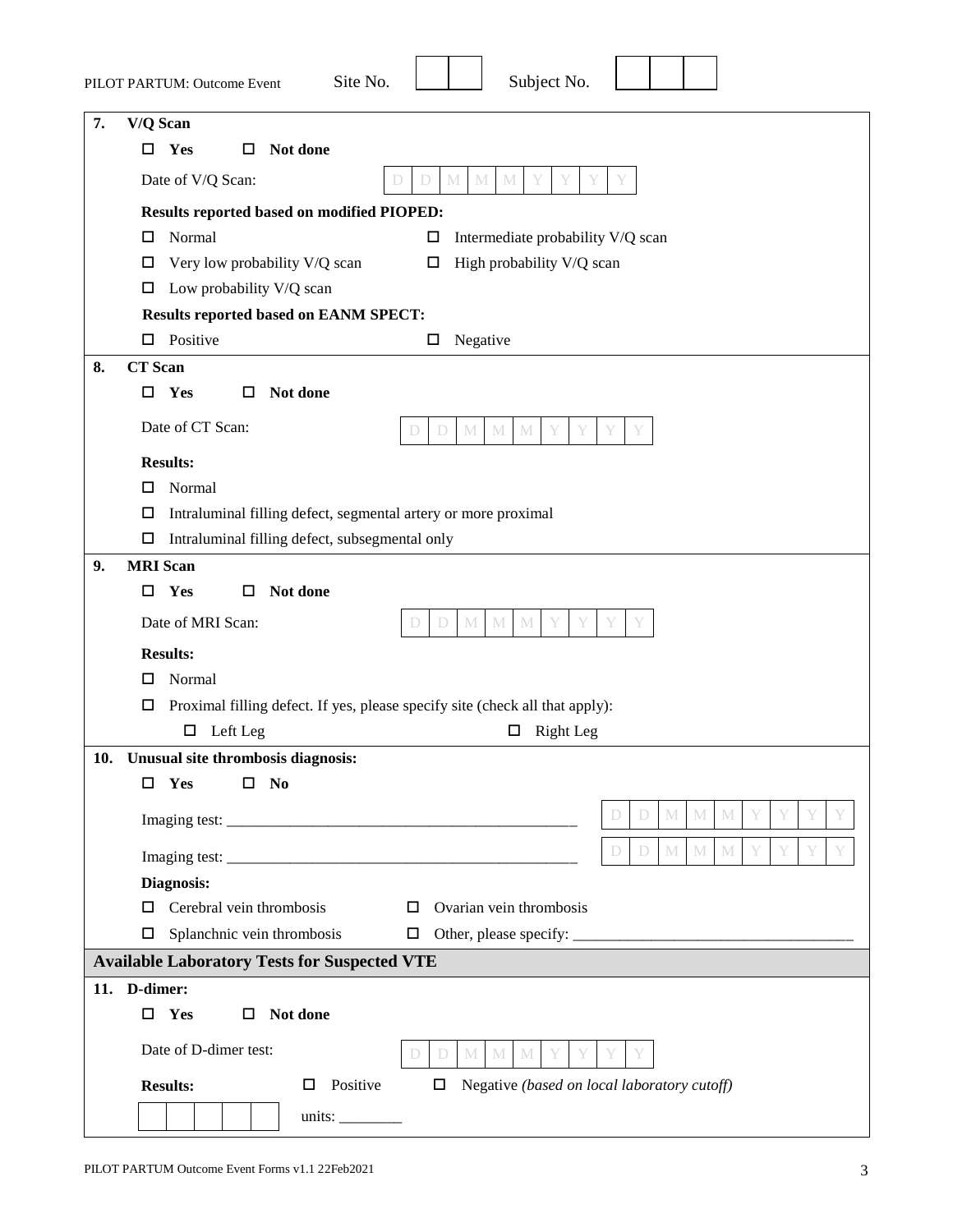| PILOT PARTUM: Outcome Event | Site No. | Subject No. |  |  |
|-----------------------------|----------|-------------|--|--|

|     | <b>Medication Details</b>                             |                                                |
|-----|-------------------------------------------------------|------------------------------------------------|
| 12. | Was there any change to the study medication?         |                                                |
|     | No change<br>ப                                        | Study medication temporarily discontinued<br>□ |
|     | Other, please specify:<br>ш                           | Study medication permanently discontinued<br>□ |
|     |                                                       |                                                |
| 13. | Was any medication started after the suspected event? |                                                |
|     | N <sub>0</sub><br>$\Box$                              |                                                |
|     | □                                                     |                                                |
|     |                                                       |                                                |

#### **Please append VTE screening form and all de-identified source documents supporting this event for adjudication.**

| <b>Reporting Centre</b> |  |                     |  |  |           |  |
|-------------------------|--|---------------------|--|--|-----------|--|
| Delegate's Name:        |  |                     |  |  | Signature |  |
|                         |  |                     |  |  | Signature |  |
| Date                    |  | D D M M M Y Y Y Y Y |  |  |           |  |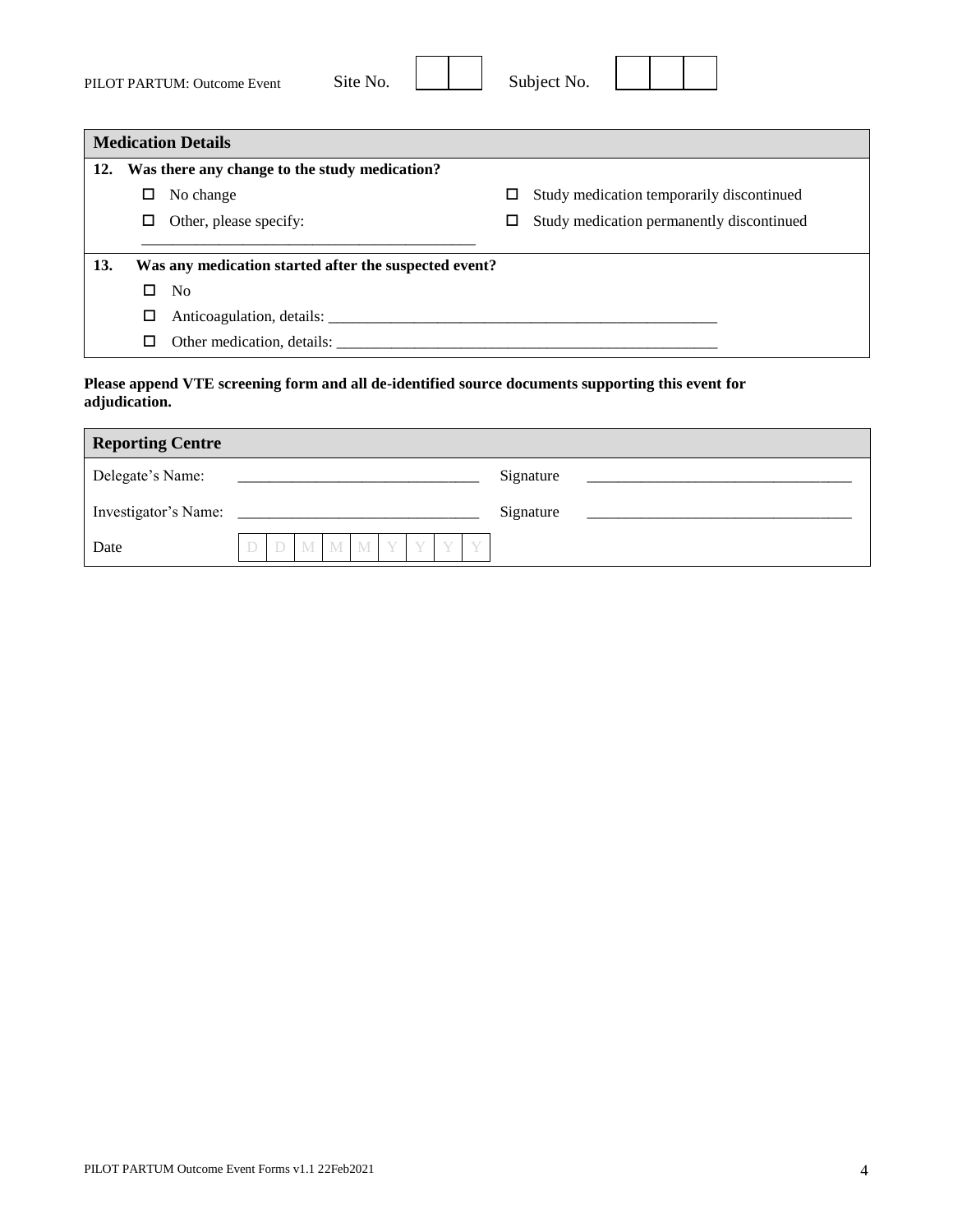| PILOT PARTUM: Outcome Event | Site No. | Subject No. |  |  |
|-----------------------------|----------|-------------|--|--|

# <span id="page-4-0"></span>**Symptomatic Arterial Thromboembolism (ATE) Outcome Event**

|             | <b>Suspected Symptomatic ATE Outcome</b>                       |                                                                                                                                                                                                             |
|-------------|----------------------------------------------------------------|-------------------------------------------------------------------------------------------------------------------------------------------------------------------------------------------------------------|
| 1.          | Date of suspected ATE:                                         | $\mathbf M$<br>$\mathbf M$<br>$\mathbb M$<br>Y<br>Y<br>D<br>D<br>Y                                                                                                                                          |
| 2.          | Number of days postpartum:                                     | days                                                                                                                                                                                                        |
|             | <b>Details of ATE Event</b>                                    |                                                                                                                                                                                                             |
| 3.          | Please indicate the type of ATE that was suspected:            |                                                                                                                                                                                                             |
|             | Ischemic stroke<br>$\Box$                                      | Transient ischemic attack<br>□                                                                                                                                                                              |
|             | Myocardial infarction<br>$\Box$                                | Peripheral arterial embolism<br>$\Box$                                                                                                                                                                      |
| 4.<br>5.    | event):                                                        | Description of event (describe all relevant information/events preceding and at the time of the suspected<br>Was the subject hospitalized or did they visit the Emergency Department relating to the event? |
|             |                                                                |                                                                                                                                                                                                             |
|             |                                                                |                                                                                                                                                                                                             |
|             | Yes<br>N <sub>0</sub><br>$\Box$<br>$\Box$<br>□                 |                                                                                                                                                                                                             |
|             | Hospitalization<br><b>Emergency Department visit</b><br>$\Box$ |                                                                                                                                                                                                             |
|             | <b>Diagnostic Imaging / Laboratory Results</b>                 |                                                                                                                                                                                                             |
|             | Please record any relevant imaging or test results below:      |                                                                                                                                                                                                             |
| <b>Test</b> | Date                                                           | <b>Result</b>                                                                                                                                                                                               |
|             | <b>DD/MMM/YYYY</b>                                             |                                                                                                                                                                                                             |
|             | <b>DD/MMM/YYYY</b>                                             |                                                                                                                                                                                                             |
|             | <b>DD/MMM/YYYY</b>                                             |                                                                                                                                                                                                             |
|             | <b>DD/MMM/YYYY</b>                                             |                                                                                                                                                                                                             |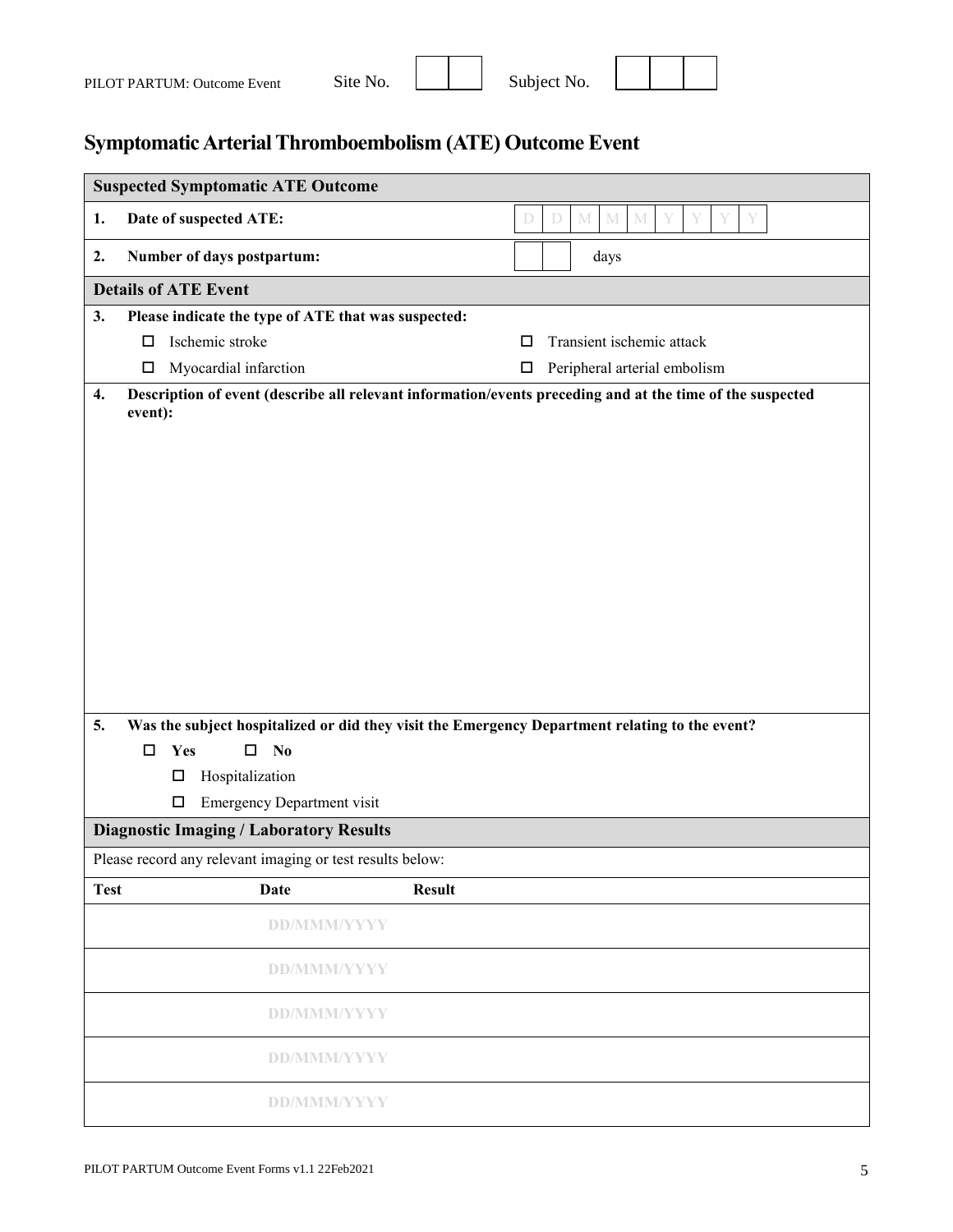| PILOT PARTUM: Outcome Event | Site No. | Subject No. |  |  |
|-----------------------------|----------|-------------|--|--|

|    |   | <b>Medication Details</b>                                        |        |                                           |
|----|---|------------------------------------------------------------------|--------|-------------------------------------------|
| 6. |   | Was there any change to the study medication?                    |        |                                           |
|    | □ | No change                                                        | $\Box$ | Study medication temporarily discontinued |
|    | □ | Other, please specify:                                           | $\Box$ | Study medication permanently discontinued |
|    |   |                                                                  |        |                                           |
| 7. |   | Was any medication started or changed after the suspected event? |        |                                           |
|    | □ | No                                                               |        |                                           |
|    | □ | Anticoagulation/antiplatelet, details:                           |        |                                           |
|    | □ | Other medication, details:                                       |        |                                           |

#### **Please append ATE screening form and all de-identified source documents supporting this event for adjudication.**

| <b>Reporting Centre</b> |  |  |  |               |  |  |  |  |  |           |  |
|-------------------------|--|--|--|---------------|--|--|--|--|--|-----------|--|
| Delegate's Name:        |  |  |  |               |  |  |  |  |  | Signature |  |
| Investigator's Name:    |  |  |  |               |  |  |  |  |  | Signature |  |
| Date                    |  |  |  | M M M Y Y Y Y |  |  |  |  |  |           |  |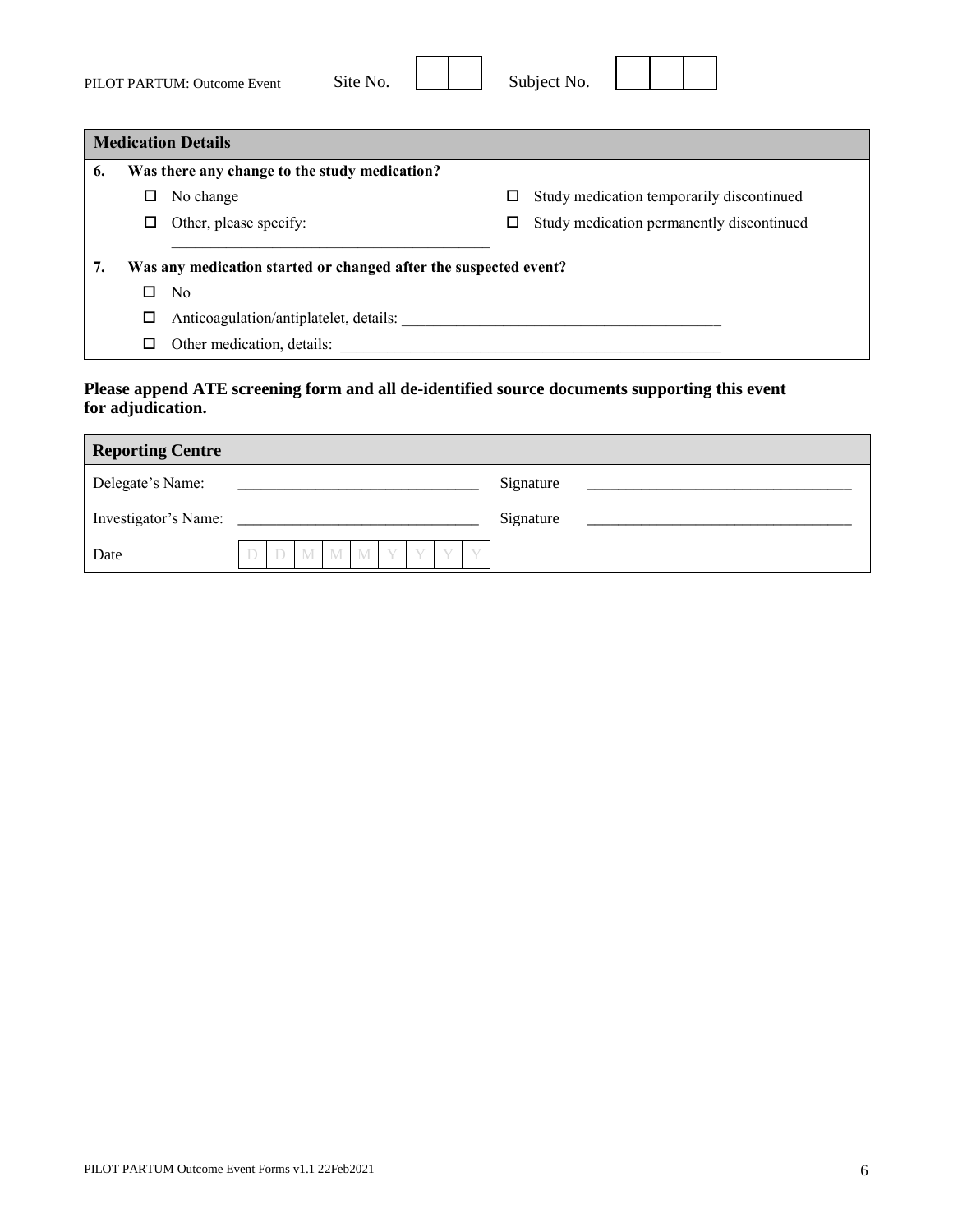

## <span id="page-6-0"></span>**Suspected Bleeding Outcome Event**

|    | <b>Suspected Bleeding Outcome</b>                                                                                     |  |  |  |  |  |  |  |  |  |  |  |
|----|-----------------------------------------------------------------------------------------------------------------------|--|--|--|--|--|--|--|--|--|--|--|
| 1. | $\mathbb M$<br>M<br>$\mathbb M$<br>Y<br>Date of suspected bleed:<br>D<br>D                                            |  |  |  |  |  |  |  |  |  |  |  |
| 2. | Number of days postpartum:<br>days                                                                                    |  |  |  |  |  |  |  |  |  |  |  |
| 3. | Description of event (describe all relevant information/events preceding and at the time of the suspected<br>event):  |  |  |  |  |  |  |  |  |  |  |  |
|    |                                                                                                                       |  |  |  |  |  |  |  |  |  |  |  |
|    |                                                                                                                       |  |  |  |  |  |  |  |  |  |  |  |
|    |                                                                                                                       |  |  |  |  |  |  |  |  |  |  |  |
|    |                                                                                                                       |  |  |  |  |  |  |  |  |  |  |  |
|    |                                                                                                                       |  |  |  |  |  |  |  |  |  |  |  |
|    |                                                                                                                       |  |  |  |  |  |  |  |  |  |  |  |
|    |                                                                                                                       |  |  |  |  |  |  |  |  |  |  |  |
|    |                                                                                                                       |  |  |  |  |  |  |  |  |  |  |  |
|    |                                                                                                                       |  |  |  |  |  |  |  |  |  |  |  |
| 4. | Location of the bleed:                                                                                                |  |  |  |  |  |  |  |  |  |  |  |
|    | $\Box$ Vaginal<br>Subcutaneous tissue<br>□<br>$\Box$ Wound (cesarean delivery)<br>Intramuscular (muscle)<br>$\Box$    |  |  |  |  |  |  |  |  |  |  |  |
|    | Wound (non-vaginal, non-cesarean delivery)<br>Intra-articular (joint)<br>Π.<br>$\Box$                                 |  |  |  |  |  |  |  |  |  |  |  |
|    | $\Box$ Epistaxis<br>□<br>Intracranial<br>$\Box$ Gastrointestinal<br>Intraspinal<br>□                                  |  |  |  |  |  |  |  |  |  |  |  |
|    | $\Box$<br>Hematuria<br>Intraocular<br>□<br>Retroperitoneal<br>Pericardial<br>$\Box$<br>□                              |  |  |  |  |  |  |  |  |  |  |  |
| 5. | $\Box$ Other:<br>Was the subject hospitalized or did they visit the Emergency Department relating to the event?       |  |  |  |  |  |  |  |  |  |  |  |
|    | Yes<br>$\square$ No                                                                                                   |  |  |  |  |  |  |  |  |  |  |  |
|    | Hospitalization<br>□<br><b>Emergency Department visit</b><br>□                                                        |  |  |  |  |  |  |  |  |  |  |  |
|    | <b>Details of Bleeding Event</b>                                                                                      |  |  |  |  |  |  |  |  |  |  |  |
| 6. | Not done<br>g/L<br>$\Box$                                                                                             |  |  |  |  |  |  |  |  |  |  |  |
|    | Date of most recent pre-bleed hemoglobin:<br>$\mathbb M$<br>$\mathbf{M}$<br>$M_{\odot}$<br>D<br>$\mathbb D$<br>Y      |  |  |  |  |  |  |  |  |  |  |  |
| 7. | Not done<br>g/L<br>$\Box$                                                                                             |  |  |  |  |  |  |  |  |  |  |  |
|    | Date of most recent post-bleed hemoglobin:<br>$\mathbb M$<br>$\mathbb M$<br>$\mathbb D$<br>M<br>$\mathbb D$<br>Y<br>Y |  |  |  |  |  |  |  |  |  |  |  |
| 8. | g/L<br>Lowest Post-bleed Hemoglobin:<br>Not done<br>$\Box$                                                            |  |  |  |  |  |  |  |  |  |  |  |
|    | Date of lowest post-bleed hemoglobin:<br>$\mathbb M$<br>M<br>M<br>D<br>D                                              |  |  |  |  |  |  |  |  |  |  |  |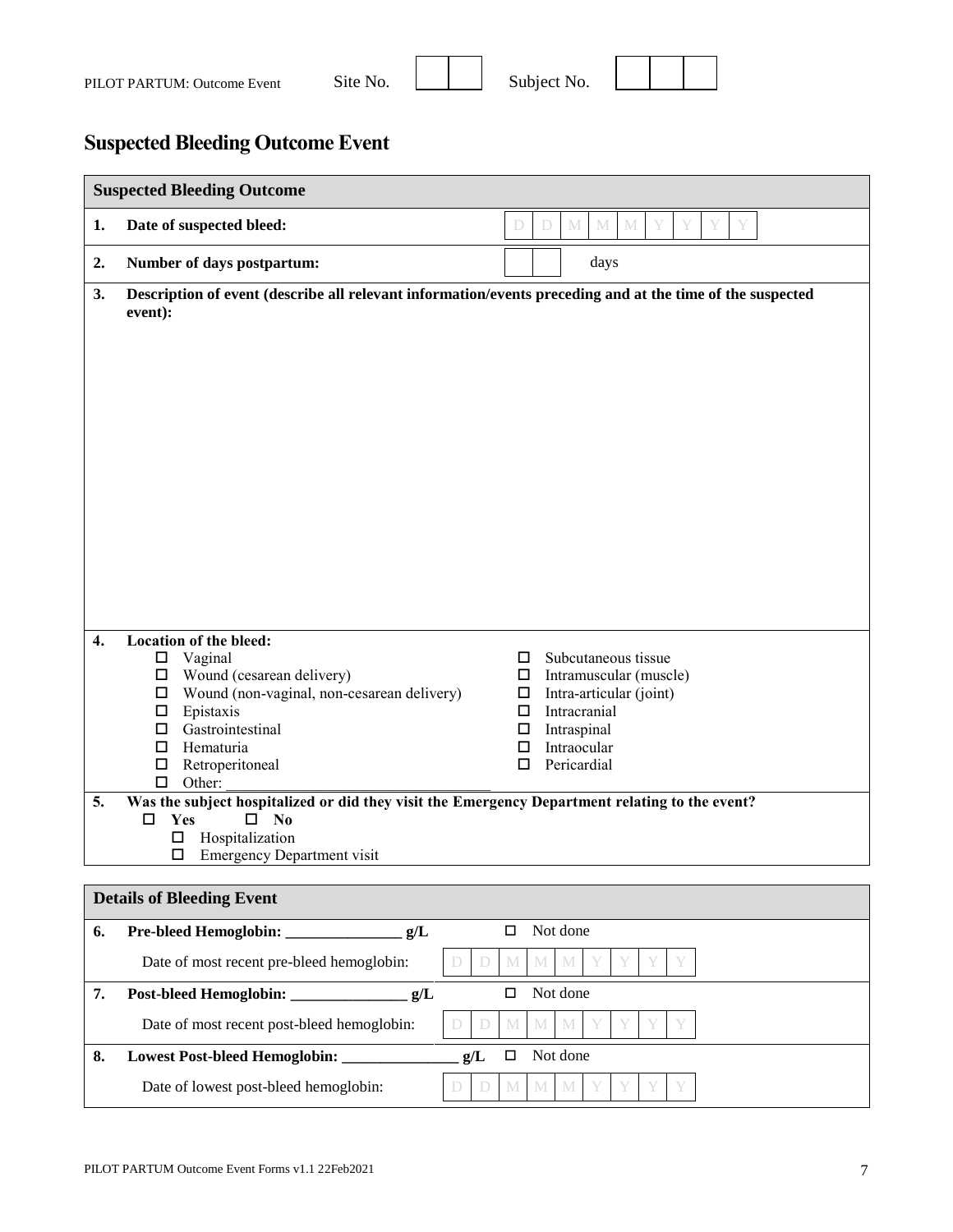| PILOT PARTUM: Outcome Event | Site No. | Subject No. |  |
|-----------------------------|----------|-------------|--|
|                             |          |             |  |

 $\overline{\phantom{a}}$ 

| Did the subject receive a blood transfusion as a result of this bleed?<br>9.  |  |  |  |  |  |  |  |  |  |  |
|-------------------------------------------------------------------------------|--|--|--|--|--|--|--|--|--|--|
| <b>Yes</b><br>$\square$ No<br>п                                               |  |  |  |  |  |  |  |  |  |  |
| Packed Red Blood Cells:<br>units<br>п                                         |  |  |  |  |  |  |  |  |  |  |
| Platelets:<br>units<br>□                                                      |  |  |  |  |  |  |  |  |  |  |
| Fresh Frozen Plasma:<br>units<br>□                                            |  |  |  |  |  |  |  |  |  |  |
| □                                                                             |  |  |  |  |  |  |  |  |  |  |
| 10. Did the subject require surgery or a procedure as a result of this bleed? |  |  |  |  |  |  |  |  |  |  |
| <b>Yes</b><br>$\square$ No<br>п                                               |  |  |  |  |  |  |  |  |  |  |
| Date of surgery/procedure:<br>M                                               |  |  |  |  |  |  |  |  |  |  |
|                                                                               |  |  |  |  |  |  |  |  |  |  |
|                                                                               |  |  |  |  |  |  |  |  |  |  |
| <b>Medication Details</b>                                                     |  |  |  |  |  |  |  |  |  |  |

| 11. |   | Was there any change to the study medication?                          |   |                                           |
|-----|---|------------------------------------------------------------------------|---|-------------------------------------------|
|     | □ | No change                                                              | □ | Study medication temporarily discontinued |
|     | □ | Other, please specify:                                                 |   | Study medication permanently discontinued |
|     |   |                                                                        |   |                                           |
| 12. |   | Was any other medication started or changed after the suspected event? |   |                                           |
|     | □ | No                                                                     |   |                                           |
|     | □ | Yes. details:                                                          |   |                                           |
|     |   |                                                                        |   |                                           |

#### **Please append Bleeding screening form and all de-identified source documents supporting this event for adjudication.**

| <b>Reporting Centre</b> |  |  |  |  |  |  |  |  |  |           |  |
|-------------------------|--|--|--|--|--|--|--|--|--|-----------|--|
| Delegate's Name:        |  |  |  |  |  |  |  |  |  | Signature |  |
| Investigator's Name:    |  |  |  |  |  |  |  |  |  | Signature |  |
| Date                    |  |  |  |  |  |  |  |  |  |           |  |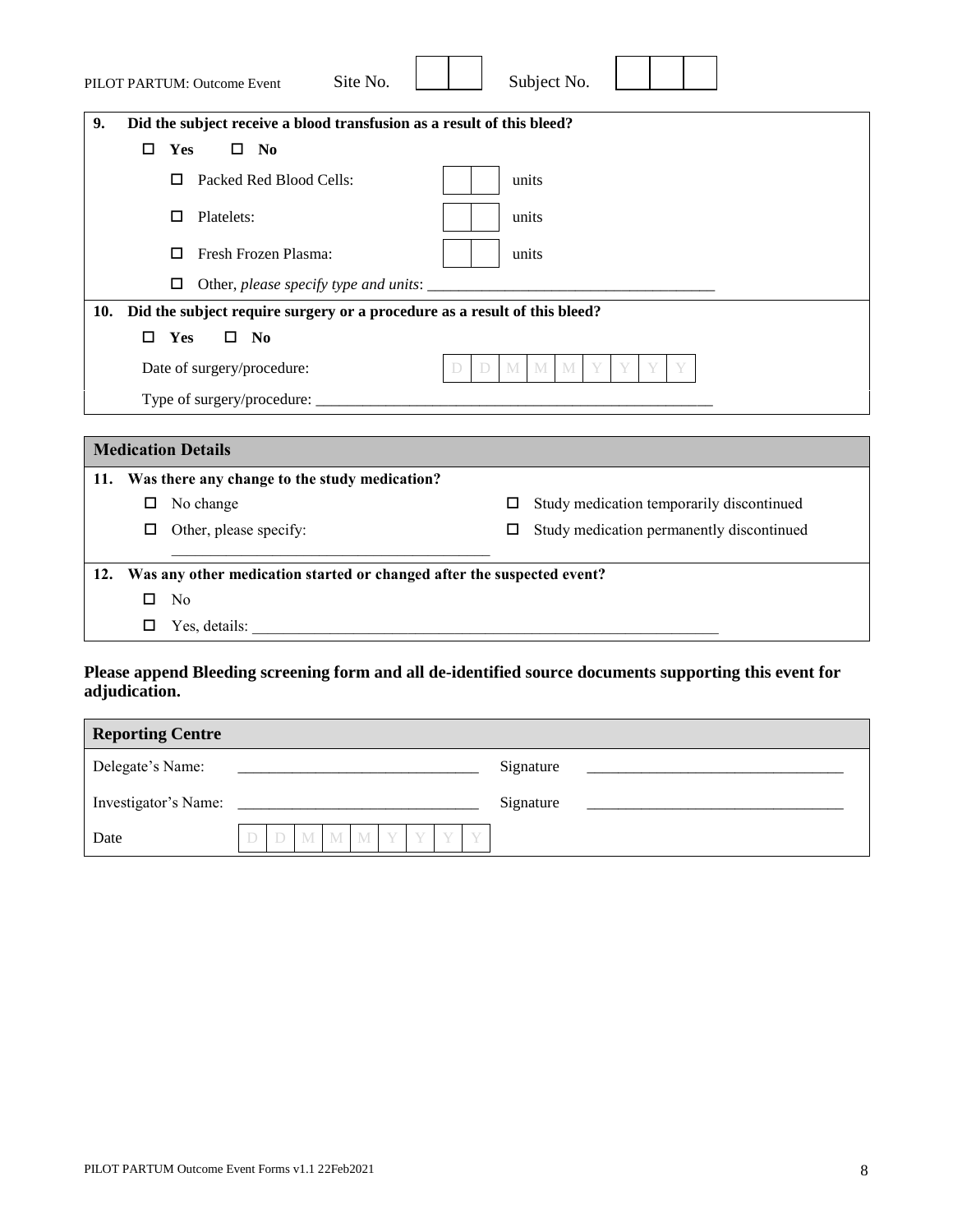| PILOT PARTUM: Outcome Event | Site No. | Subject No. |  |  |
|-----------------------------|----------|-------------|--|--|
|                             |          |             |  |  |

## <span id="page-8-0"></span>**Suspected Postpartum Pre-eclampsia Outcome Event**

|    | <b>Suspected Postpartum Preeclampsia Outcome</b>                                                                     |  |  |  |  |  |  |  |  |  |  |  |
|----|----------------------------------------------------------------------------------------------------------------------|--|--|--|--|--|--|--|--|--|--|--|
| 1. | $\mathbf M$<br>Date of suspected postpartum preeclampsia:<br>$\mathbb M$<br>M<br>D.<br>D                             |  |  |  |  |  |  |  |  |  |  |  |
| 2. | Number of days postpartum:<br>days                                                                                   |  |  |  |  |  |  |  |  |  |  |  |
| 3. | Description of event (describe all relevant information/events preceding and at the time of the suspected<br>event): |  |  |  |  |  |  |  |  |  |  |  |
| 4. | Largest amount of proteinuria documented postpartum:                                                                 |  |  |  |  |  |  |  |  |  |  |  |
|    | Urine protein / Cr ratio: _________ mg/mmol spot urine                                                               |  |  |  |  |  |  |  |  |  |  |  |
|    | OR 24-hour urine protein: _________<br>grams                                                                         |  |  |  |  |  |  |  |  |  |  |  |
| 5. | Blood pressure readings not available<br>Highest blood pressure reading postpartum:<br>□                             |  |  |  |  |  |  |  |  |  |  |  |
|    | Systolic<br>mmHg                                                                                                     |  |  |  |  |  |  |  |  |  |  |  |
|    | Diastolic:<br>mmHg                                                                                                   |  |  |  |  |  |  |  |  |  |  |  |
| 6. | Please check criteria for HELLP syndrome (check all that apply):                                                     |  |  |  |  |  |  |  |  |  |  |  |
|    | Hemolysis: LDH>600 IU/L or serum bilirubin greater than 2xULN<br>□                                                   |  |  |  |  |  |  |  |  |  |  |  |
|    | Elevated liver enzymes: AST or ALT greater than 2xULN<br>□                                                           |  |  |  |  |  |  |  |  |  |  |  |
|    | Low platelets: Platelet count <100 x $10^9$ /L<br>□                                                                  |  |  |  |  |  |  |  |  |  |  |  |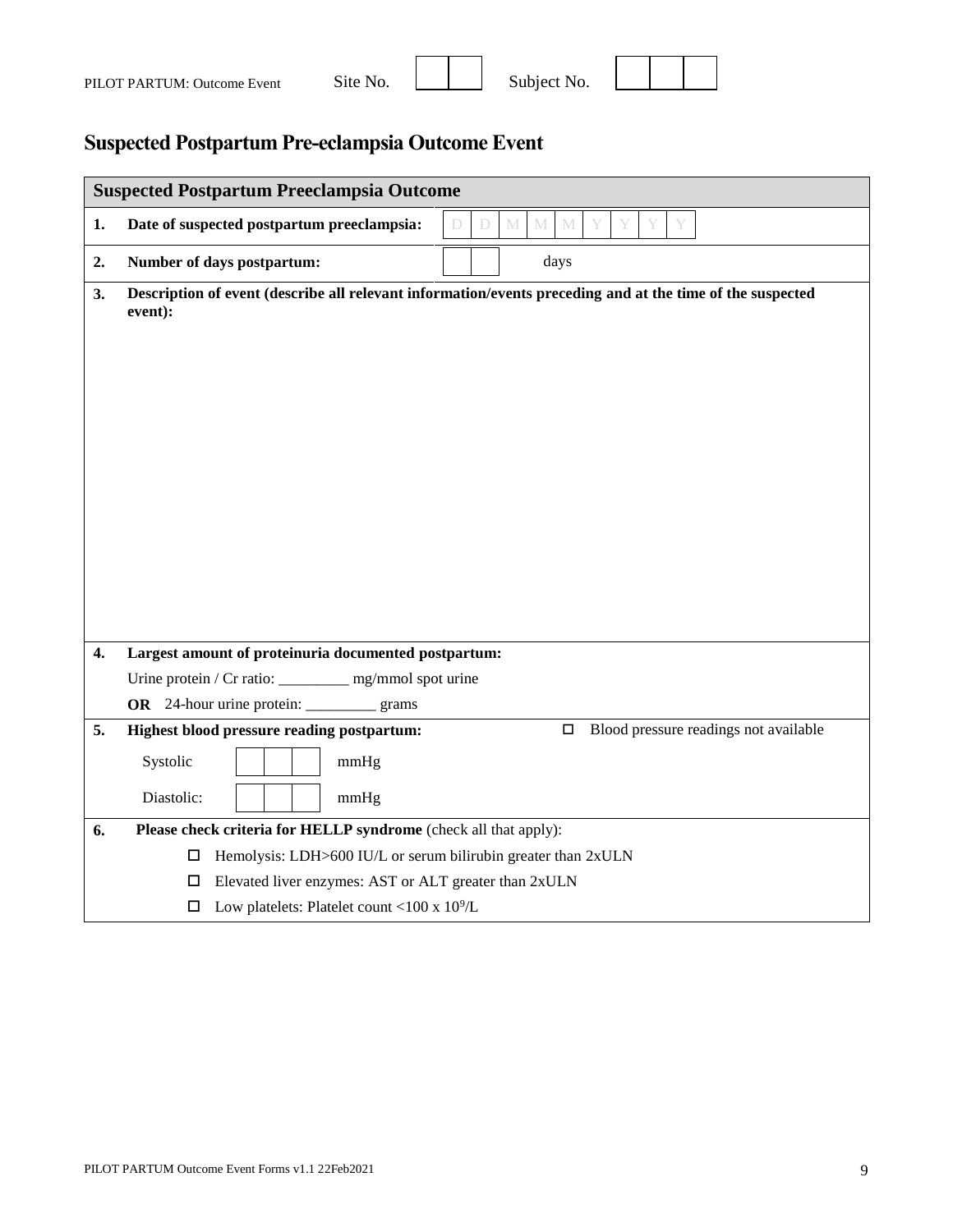|    |                                                            | Site No.<br>PILOT PARTUM: Outcome Event                                                                                  |  |        | Subject No. |                                           |  |  |  |  |  |  |
|----|------------------------------------------------------------|--------------------------------------------------------------------------------------------------------------------------|--|--------|-------------|-------------------------------------------|--|--|--|--|--|--|
| 7. |                                                            | Please check criteria for severe preeclampsia (check all that apply):                                                    |  |        |             |                                           |  |  |  |  |  |  |
|    | □                                                          | None, subject has non-severe preeclampsia                                                                                |  |        |             |                                           |  |  |  |  |  |  |
|    | □                                                          | SBP $\geq$ 160 mm Hg and/or DBP $\geq$ 110 mm Hg                                                                         |  |        |             |                                           |  |  |  |  |  |  |
|    | □                                                          | Proteinuria > 5 g/24 hours                                                                                               |  |        |             |                                           |  |  |  |  |  |  |
|    | □                                                          | AST, ALT, or bilirubin greater than 2xULN                                                                                |  |        |             |                                           |  |  |  |  |  |  |
|    | □                                                          | Platelet count <100 x $10^9$ /L                                                                                          |  |        |             |                                           |  |  |  |  |  |  |
|    | □                                                          | Pulmonary edema diagnosed on chest x-ray                                                                                 |  |        |             |                                           |  |  |  |  |  |  |
|    | □                                                          | Seizures (eclampsia)                                                                                                     |  |        |             |                                           |  |  |  |  |  |  |
|    | □                                                          | Headache                                                                                                                 |  |        |             |                                           |  |  |  |  |  |  |
|    |                                                            | Mild: Responsive to non-narcotic analgesics<br>$\Box$                                                                    |  |        |             |                                           |  |  |  |  |  |  |
|    | Severe: Does not improve with non-narcotic analgesics<br>□ |                                                                                                                          |  |        |             |                                           |  |  |  |  |  |  |
|    | ◻                                                          | Other neurological manifestations (stroke, intracranial hemorrhage, cerebral edema, hyperreflexia, visual<br>impairment) |  |        |             |                                           |  |  |  |  |  |  |
|    |                                                            | Details:<br>□                                                                                                            |  |        |             |                                           |  |  |  |  |  |  |
|    |                                                            |                                                                                                                          |  |        |             |                                           |  |  |  |  |  |  |
|    | □                                                          | Coagulopathy: Elevated INR/PT or PTT greater than 1.5xULN, or decreased fibrinogen <2 g/L                                |  |        |             |                                           |  |  |  |  |  |  |
|    | □                                                          | Oliguria <30 mL per hour over at least 3 hours                                                                           |  |        |             |                                           |  |  |  |  |  |  |
|    |                                                            |                                                                                                                          |  |        |             |                                           |  |  |  |  |  |  |
|    |                                                            | <b>Medication Details</b>                                                                                                |  |        |             |                                           |  |  |  |  |  |  |
| 8. |                                                            | Was there any change to the study medication?                                                                            |  |        |             |                                           |  |  |  |  |  |  |
|    | □                                                          | No change                                                                                                                |  | □      |             | Study medication temporarily discontinued |  |  |  |  |  |  |
|    | $\Box$                                                     | Other, please specify:                                                                                                   |  | $\Box$ |             | Study medication permanently discontinued |  |  |  |  |  |  |
| 9. |                                                            | Was any other medication started or changed after the suspected event?                                                   |  |        |             |                                           |  |  |  |  |  |  |

- $\square$  No
- $\Box$  Yes, details:

#### **Please append all de-identified source documents supporting this event for adjudication.**

| <b>Reporting Centre</b> |  |  |  |           |  |  |  |  |  |           |  |
|-------------------------|--|--|--|-----------|--|--|--|--|--|-----------|--|
| Delegate's Name:        |  |  |  |           |  |  |  |  |  | Signature |  |
| Investigator's Name:    |  |  |  |           |  |  |  |  |  | Signature |  |
| Date                    |  |  |  | M M Y Y Y |  |  |  |  |  |           |  |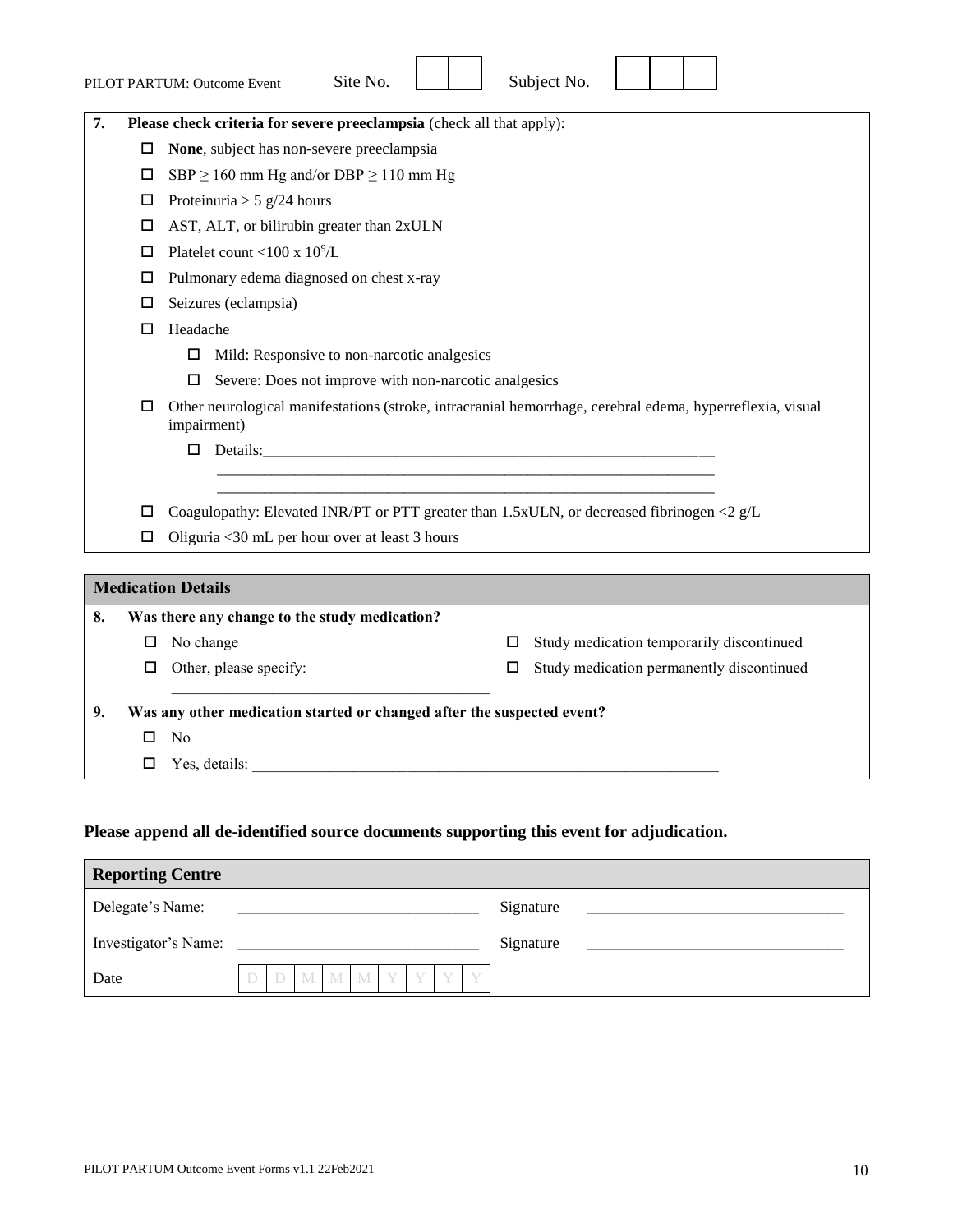| PILOT PARTUM: Outcome Event | Site No. | Subject No. |  |  |
|-----------------------------|----------|-------------|--|--|
|                             |          |             |  |  |

 $\mathbf{\tau}$ 

 $\overline{\phantom{a}}$ 

 $\top$ 

 $\top$ 

 $\overline{\mathbf{u}}$ 

### <span id="page-10-0"></span>**Death Outcome Event**

NOTE: Complete a **DEATH EVENT form, along with an SAE form,** as soon as you are aware of the event. Attach all supporting source documents (**with no identifying and study treatment allocation information)** to this form for Death Event Adjudication.

|    | <b>Death Outcome</b>                   |                                                                                                     |
|----|----------------------------------------|-----------------------------------------------------------------------------------------------------|
| 1. | Date of Death:                         | $\mathbf M$<br>$\mathbb M$<br>$\mathbf M$<br>Y<br>Y<br>$\mathbf Y$<br>$\bar{D}$<br>$\mathbb D$<br>Y |
| 2. | Date of last dose of study medication: | $\mathbb M$<br>$\mathbb M$<br>$\bar{D}$<br>$\mathbb D$<br>$\mathbf M$<br>Y<br>Y<br>Ý<br>Y           |
| 3. |                                        | Description of event (describe all relevant information/events preceding and at the time of death): |
|    |                                        |                                                                                                     |
|    |                                        |                                                                                                     |
|    |                                        |                                                                                                     |
|    |                                        |                                                                                                     |
|    |                                        |                                                                                                     |
|    |                                        |                                                                                                     |
|    |                                        |                                                                                                     |
|    |                                        |                                                                                                     |
|    |                                        |                                                                                                     |
|    |                                        |                                                                                                     |
|    |                                        |                                                                                                     |
|    |                                        |                                                                                                     |
|    |                                        |                                                                                                     |
|    |                                        |                                                                                                     |
|    |                                        |                                                                                                     |
|    |                                        |                                                                                                     |
|    |                                        |                                                                                                     |
|    |                                        |                                                                                                     |
|    |                                        |                                                                                                     |
|    |                                        |                                                                                                     |
|    |                                        |                                                                                                     |